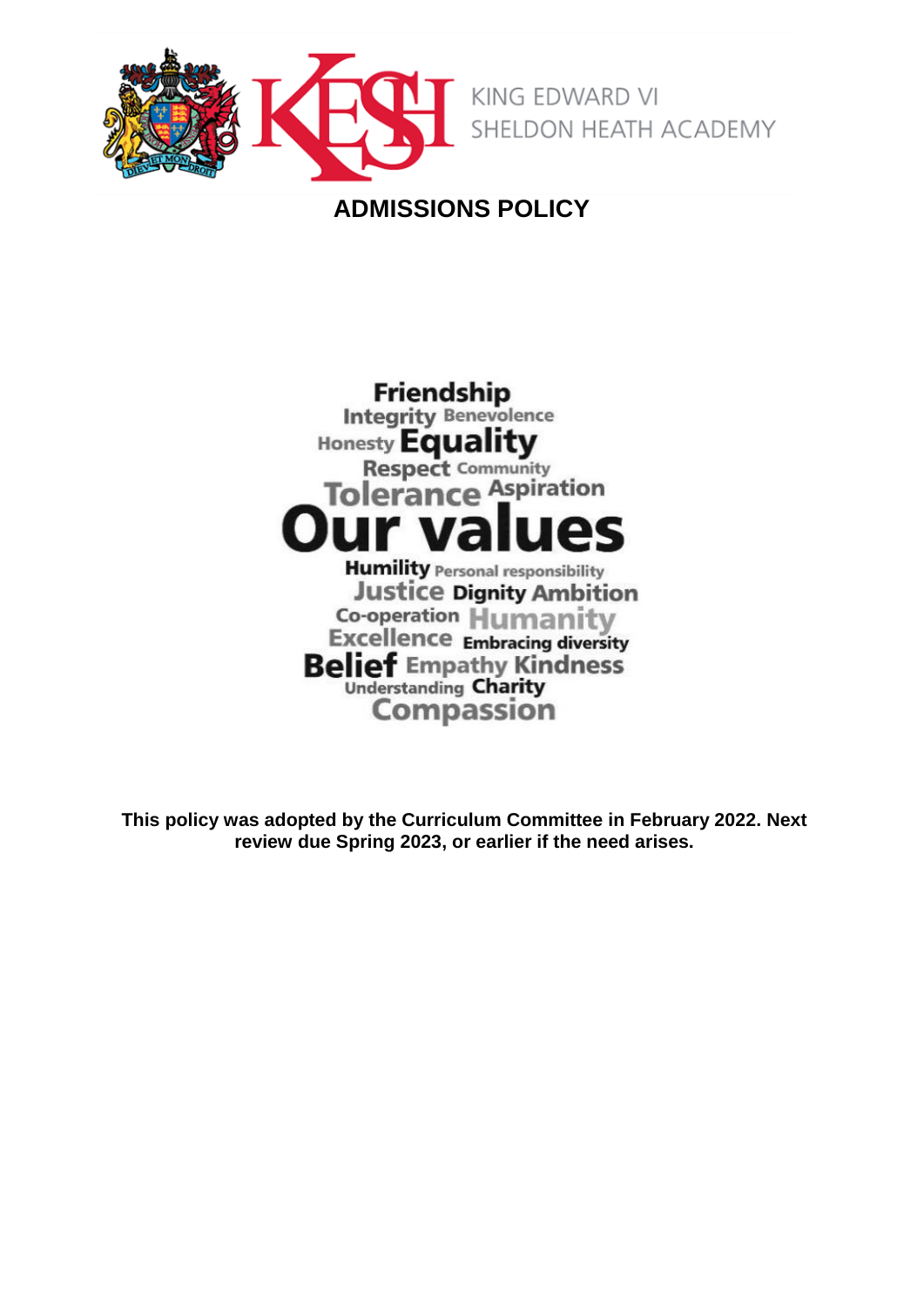#### **Ethos and vision**

King Edward VI Sheldon Heath Academy will offer places to boys and girls of all abilities. The Academy aspires to serve our community and offer an outstanding educational experience. The Academy is an inclusive and harmonious community that seeks to offer the opportunity for each child to achieve his or her personal best.

#### **1. Aims**

This policy aims to:

- Explain how to apply for a place at the school
- Set out the school's arrangements for allocating places to the pupils who apply
- Explain how to appeal against a decision not to offer your child a place

# **2. Legislation and statutory requirements**

This policy is based on the following advice from the Department for Education (DfE):

[School Admissions Code 2021](https://www.gov.uk/government/publications/school-admissions-code--2)

> [School Admission Appeals Code](https://www.gov.uk/government/publications/school-admissions-appeals-code)

As an academy, the school is required by its funding agreement to comply with these codes, and with the law relating to admissions as set out in the [School Standards and](http://www.legislation.gov.uk/ukpga/1998/31/contents)  [Framework Act 1998.](http://www.legislation.gov.uk/ukpga/1998/31/contents)

#### **3. Definitions**

The **normal admissions round** is the period during which parents can apply for statefunded school places at the school's normal point of entry, using the common application form provided by their home local authority.

**Looked after children** are children who, at the time of making an application to a school, are:

- $\sum$  In the care of a local authority, or
- Being provided with accommodation by a local authority in exercise of its social services functions

**Previously looked after children** are children who were looked after, but ceased to be so because they:

- Were adopted under the Adoption Act 1976 or the Adoption and Children Act 2002, or
- Became subject to a child arrangements order, or
- Became subject to a special guardianship order
- This includes children who appear to have been in state care outside of England and have ceased to be in state care due to being adopted.

A child reaches **compulsory school age** on the prescribed day following his or her fifth birthday (or on his or her fifth birthday if it falls on a prescribed day). The prescribed days are 31 December, 31 March and 31 August.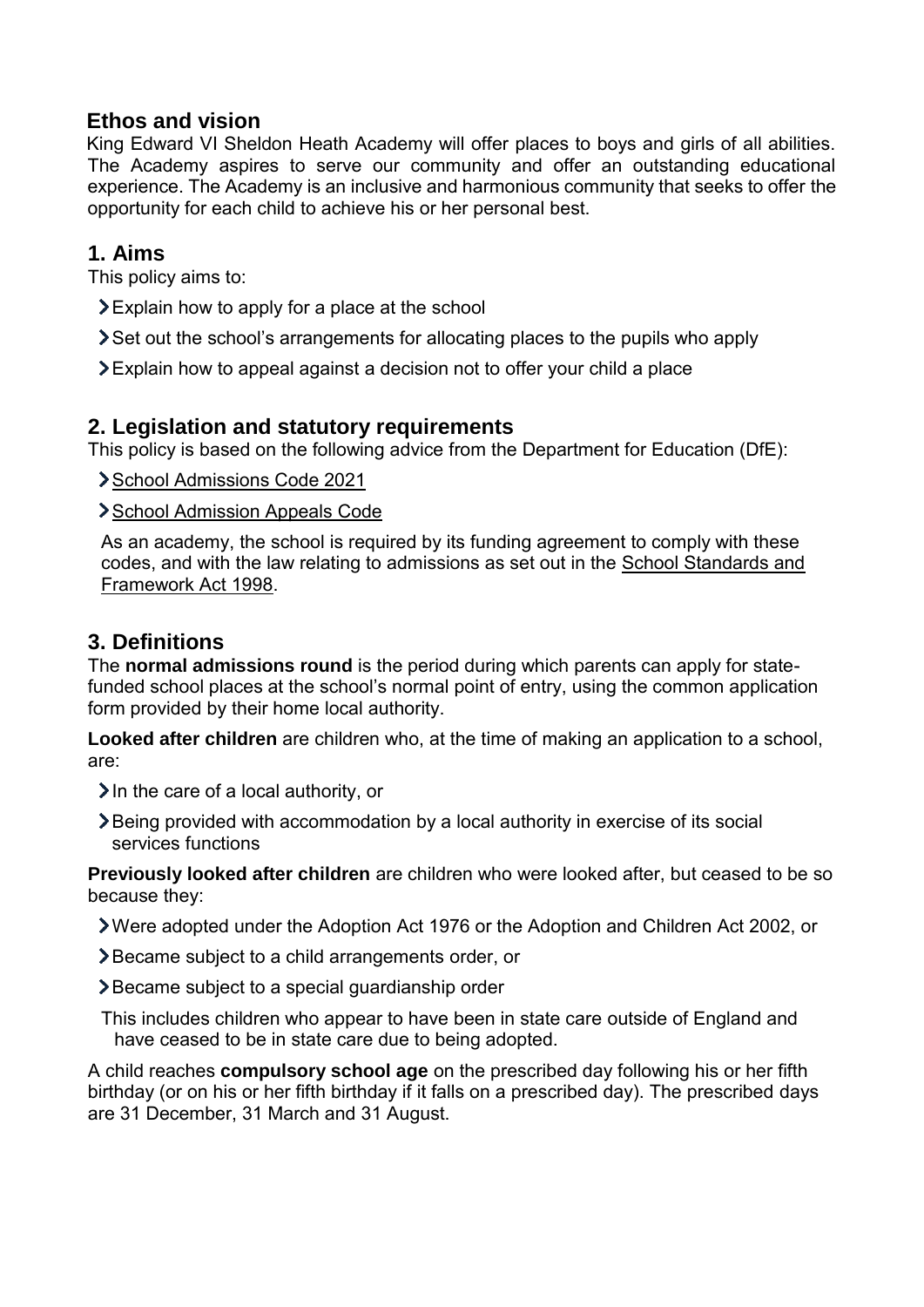# **4. How to apply**

#### **Applications for Year 7**

For applications in the normal admissions round you should use the application form provided by your home local authority (regardless of which local authority the schools are in). You can use this form to express your preference for a minimum of 3 state-funded schools, in rank order.

Applications must be made online at www.birmingham.gov.uk/schooladmissions. Details of open sessions are published in the Birmingham City Council website or at <https://myed.com/birmingham-school-open-days/>

You will receive an offer for a school place directly from your local authority.

#### **5. Requests for admission outside the normal age group**

Parents are entitled to request a place for their child outside of their normal age group.

Decisions on requests for admission outside the normal age group will be made on the basis of the circumstances of each case and in the best interests of the child concerned. In accordance with the School Admissions Code, this will include taking account of:

- > Parents' views
- Information about the child's academic, social and emotional development
- Where relevant, their medical history and the views of a medical professional
- Whether they have previously been educated out of their normal age group
- Whether they may naturally have fallen into a lower age group if it were not for being born prematurely
- > The headteacher's views

Wherever possible, requests for admission outside a child's normal age group will be processed as part of the main admissions round. They will be considered on the basis of the admission arrangements laid out in this policy, including the oversubscription criteria listed in section 6. Applications will not be treated as a lower priority if parents have made a request for a child to be admitted outside the normal age group.

Parents will always be informed of the reasons for any decision on the year group a child should be admitted to. Parents do not have a right to appeal if they are offered a place at the school but it is not in their preferred age group.

# **6. Allocation of places**

The Academy has an agreed admission number of 210 students for entry into year 7 and will admit up to 210 in this age group each year. All applicants will be admitted if 210 or fewer apply.

Where the number of applications for admission is greater than the published admission number, applications will be considered against the criteria set out below. Any child with a statement of special educational needs is required to be admitted to the academy/school that is named in the statement and the needs of the child can be met at that academy/school. This gives such children overall priority for admission to the named academy/school. This is not an oversubscription criterion.

Where the number of eligible applications for admission exceeds the number of places available at the school, places are offered as follows: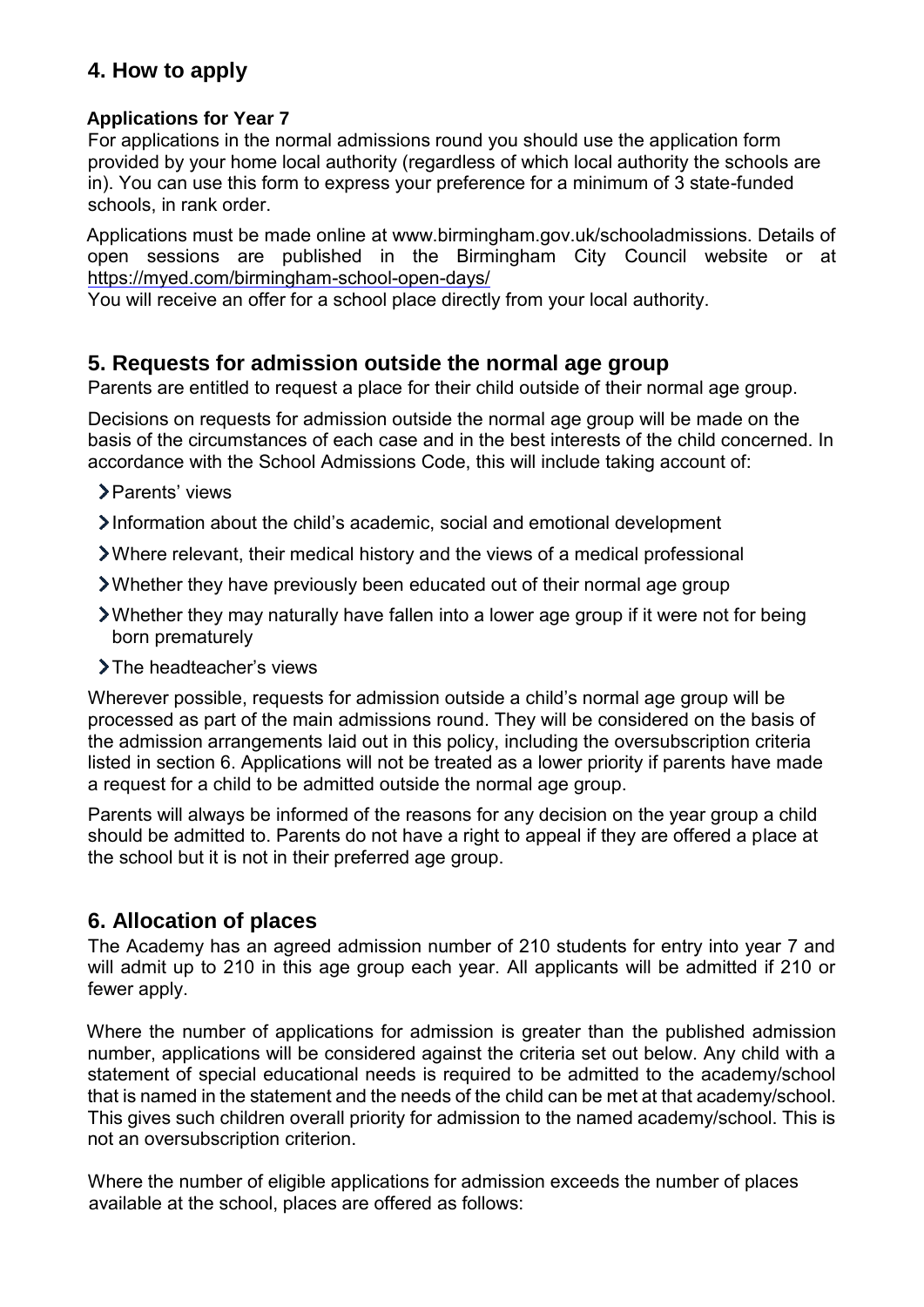- 1. Looked After Children / Previously Looked After Children
- 2. Children who have a sibling attending the Academy at the time of application
- 3. Children who live nearest the school

Within each category, priority is given to those living closest to the school. Distances are calculated on the basis of a straight-line measurement between the applicant's home address and the school gate on Sheldon Heath Road. The local authority uses a computerised system, which measures all distances in metres. Ordnance Survey supply the co-ordinates that are used to plot an applicant's home address within this system. An applicant's home address will be verified by the local authority as part of the school application process. If a parent/carer knowingly provides false information which would affect the success of their application, they may have the offer of a school place withdrawn.

A Looked After Child is a child who is (a) in the care of a local authority, or (b) being provided with accommodation by a local authority in the exercise of their social services functions (see the definition in Section 22(1) of the Children Act 1989).

A Previously Looked After Child is a child who after being looked after became subject to an adoption, child arrangements, or special guardianship order including those who appear to the admission authority to have been in state care outside of England and ceased to be in state care as a result of being adopted.

Siblings are considered to be those children who live at the same address and either have one or both natural parents in common, are related by a parent's marriage or are adopted or fostered by a common parent. Unrelated children living at the same address, whose parents are living as partners, are also considered to be siblings. Children not adopted or fostered or related by a parents' marriage or with one natural parent in common, who are brought together as a family by a same sex civil partnership and who are living at the same address, are also considered to be siblings.

#### **7. Tie break**

In a very small number of cases, it may not be possible to decide between the applications of those students who are the final qualifiers for a place, when applying the published admission criteria. For example, this may occur when children in the same year group live at the same address, or if the distance between the home and the Academy is exactly the same, for example, blocks of flats. If there is no other way of separating the application according to the admissions criteria and to admit both or all of the children would cause the Published Admission Number for the child's year group to be exceeded, the Local Authority will use a computerised system to randomly select the child to be offered the final place.

# **8. Challenging Behaviour**

We will not refuse to admit a child on behavioural grounds in the normal admissions round or at any point in the normal year of entry. We may refuse admission in certain cases where the specific criteria listed in the School Admissions Code (paragraph 3.8) apply, i.e. where section 87 of the School Standards and Framework Act 1998 is engaged.

We may refuse admission for an in-year applicant for a year group that isn't the normal point of entry, only in such a case that we have good reason to believe that the child may display challenging behaviour that may adversely affect the provision we can offer. In this case, we will refer these pupils to the Fair Access Protocol. We will not refuse admission on these grounds to looked after children, previously looked after children and children with EHC plans listing the school.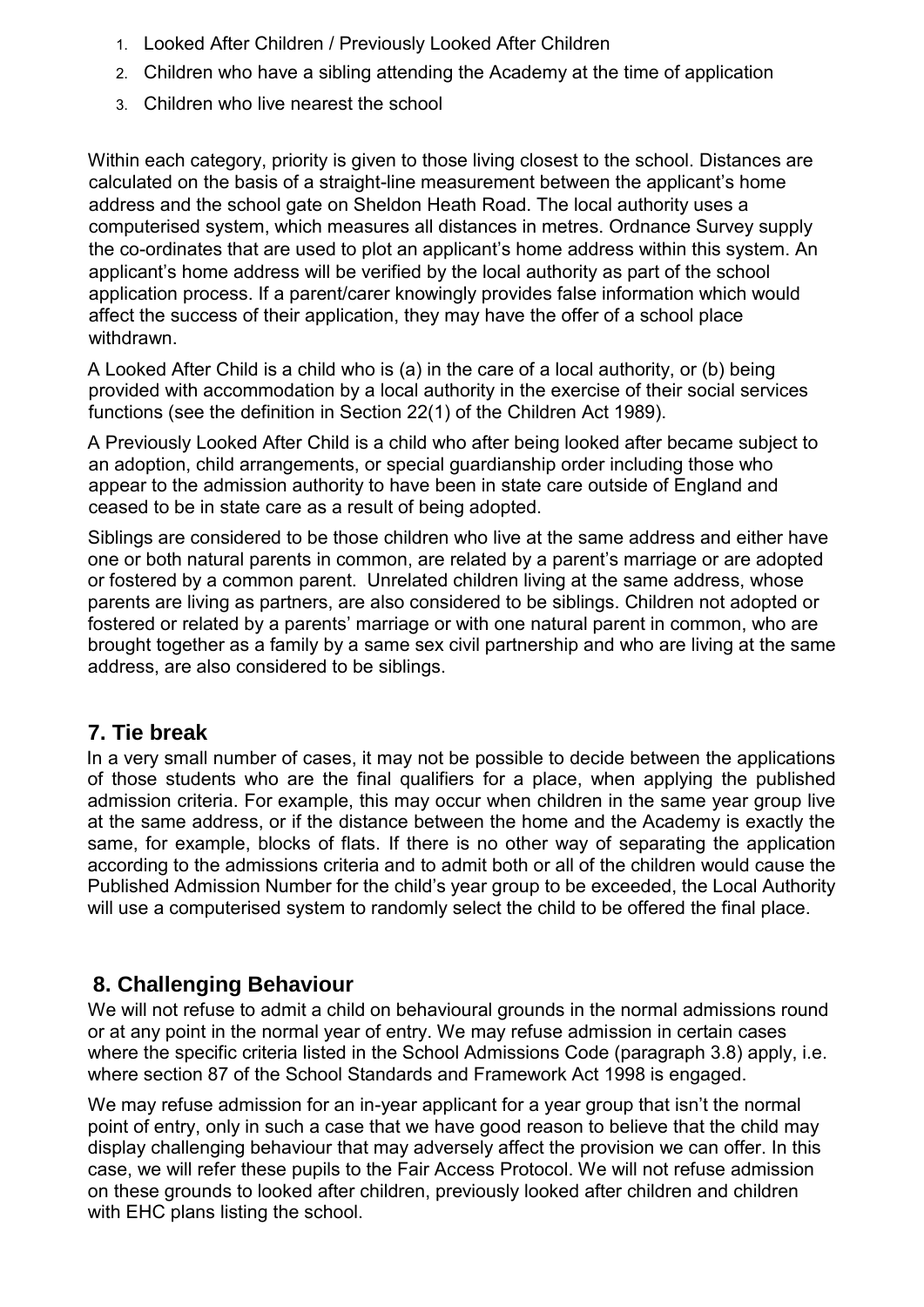# **9. Fair Access Protocol**

We participate in Birmingham's Fair Access Protocol. This helps ensure that all children, including those who are unplaced and vulnerable, or having difficulty in securing a school place in-year, get access to a school place as quickly as possible.

#### **10. In-year admissions**

Parents can apply for a place for their child at any time outside the normal admissions round. As is the case in the normal admissions round, all children whose EHC plans name the school will be admitted.

Likewise, if there are spaces available in the year group you are applying for, your child will be offered a place.

If there are no spaces available at the time of your application, your child's name will be added to a waiting list for the relevant year group. When a space becomes available, it will be filled by one of the pupils on the waiting list in accordance with the oversubscription criteria listed in section 6 of this policy. Priority will not be given to children on the basis that they have been on the waiting list the longest.

Applications for in-year admissions should be sent to the following address:

Admissions

King Edward VI Sheldon Heath Academy

Sheldon Heath Road

Sheldon

Birmingham

B26 2RZ

Alternatively, they can be emailed to enquiries@keshacademy.com

Parents will be notified of the outcome of an in-year application in writing within 15 school days.

# **11. Appeals**

If your child's application for a place at the school is unsuccessful, you will be informed why admission was refused and given information about the process for hearing appeals. If you wish to appeal, you must set out the grounds for your appeal in writing and send it to the following address:

King Edward VI Sheldon Heath Academy

Sheldon Heath Road

Sheldon

**Birmingham** 

B26 2RZ

You can find details of the school's appeals timetable on the admissions section of our website.

#### **12. Monitoring arrangements**

This policy will be reviewed and approved by the curriculum and student welfare committee every year.

Whenever changes to admission arrangements are proposed (except where the change is an increase to the agreed admission number), the governing board will publicly consult on